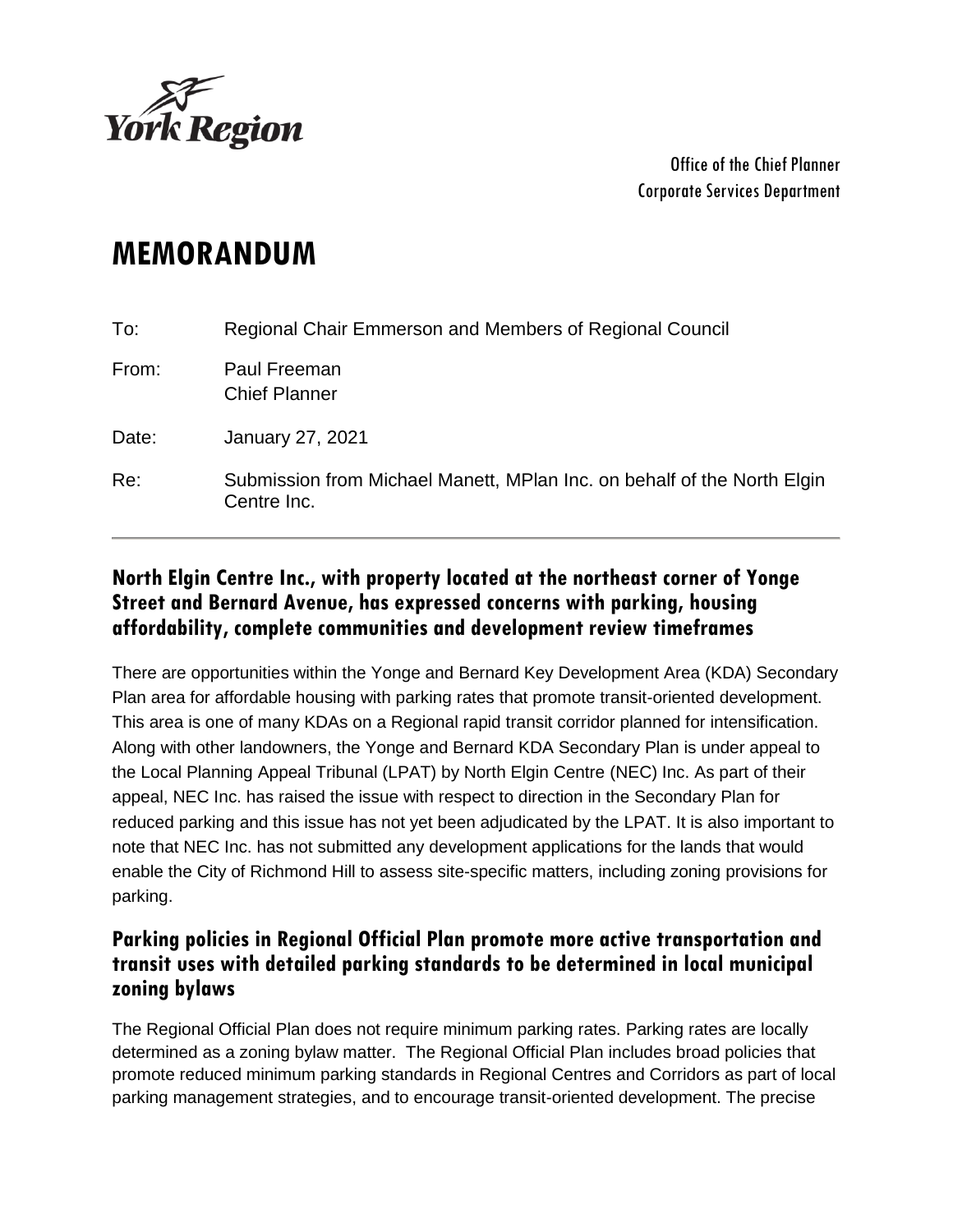parking rate is determined by local municipalities based on several factors including Secondary Plan objectives, demand, transit proximity and frequency, and local parking issues in the surrounding area.

Local municipal parking strategies include several measures as outlined in the Regional Official Plan:

- Reduced minimum and maximum parking requirements
- Shared parking requirements for complementary uses with different time of day demands
- On-Street parking
- Preferential locations for carpooling and car-sharing
- Site design and pedestrian friendly urban form

The City of Richmond Hill is currently updating their 2010 Parking Strategy that addressed these measures and provides a framework for reduced parking rates in key development areas on the Yonge Street Regional rapid transit corridor. The City of Richmond Hill has advanced the review of the KDA portion of the parking strategy to incorporate a framework to consider further reduced parking rates in the zoning bylaw for the Yonge and Bernard KDA Secondary Plan area. The Secondary Plan itself provides direction for Transportation Demand Management to reduce the amount of travel, shifting away from single occupant vehicles and peak period travel while supporting transit and active transportation uses.

As an appellant to the Yonge Bernard KDA Secondary Plan and the implementing zoning bylaw, NEC Inc. is seeking a further decrease in parking through the hearing. The direction of the Secondary Plan policies is to reduce parking as feasible, however, supporting a zero-car parking rate outside the context of this Secondary Plan and implementing Zoning Bylaw hearing, particularly in the absence of a site specific development application having been submitted would not be appropriate.

The Regional Official Plan review provides an opportunity to review the policies which currently promote transit and active transportation options to reduce automobile dependency. Policies resulting from the review of the Regional Official Plan will be presented to Council later this year as part of Draft Regional Official Plan.

## **York Region is committed to addressing housing affordability and building complete communities**

To help facilitate development of complete communities, Council approved a new development charge deferral program in October 2019 for purpose-built rental housing and large office buildings. The incentives support more affordable housing and jobs for York Region's changing population and workforce, aligning with York Region's [city building](https://www.yorklink.ca/live-work-toronto-york-region/) initiatives and vision of